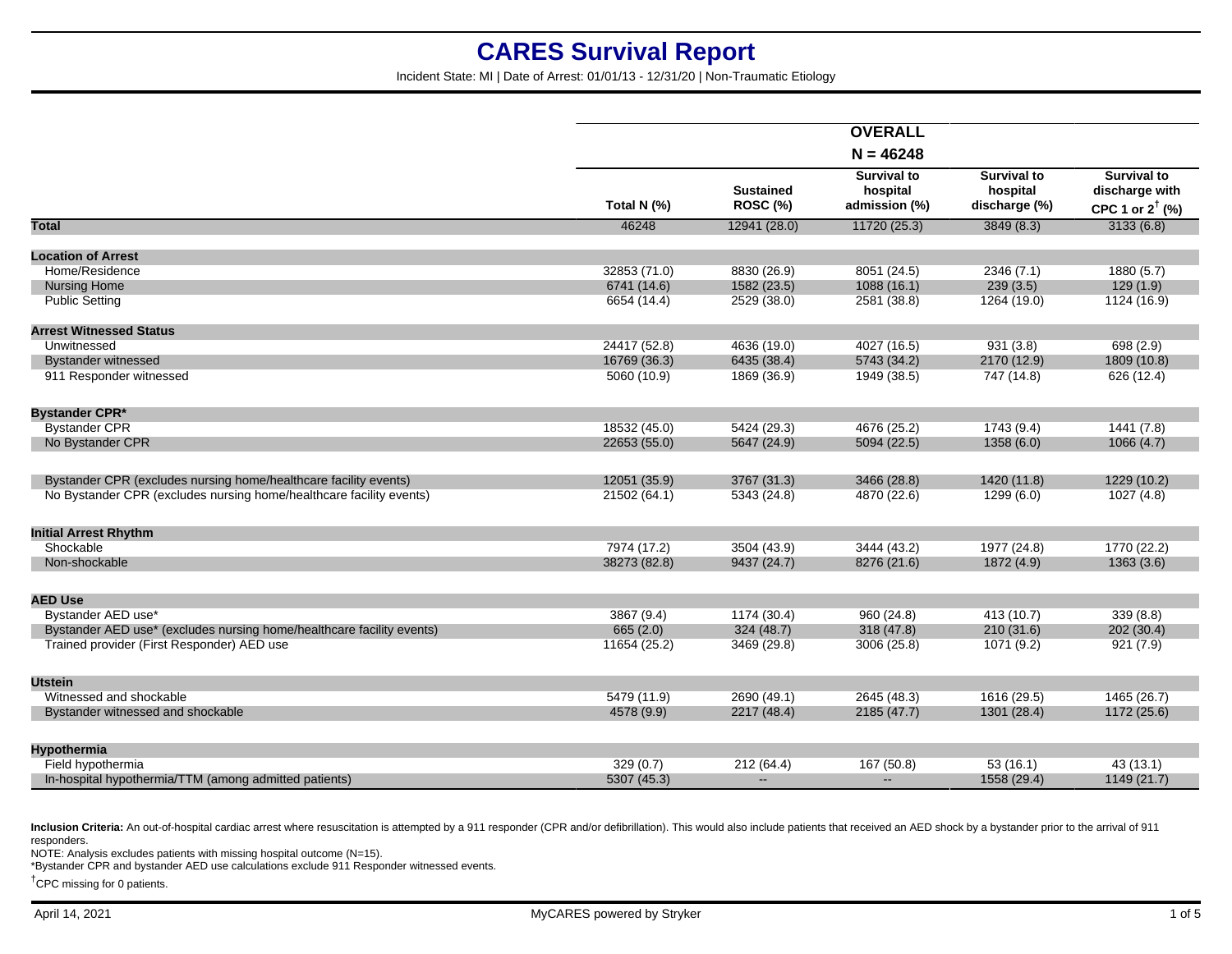Incident State: MI | Date of Arrest: 01/01/13 - 12/31/20 | Non-Traumatic Etiology

|                                                                       | Age $=$ <1 years |                                     |                                                 |                                                 |                                                                    |  |
|-----------------------------------------------------------------------|------------------|-------------------------------------|-------------------------------------------------|-------------------------------------------------|--------------------------------------------------------------------|--|
|                                                                       | $N = 656$        |                                     |                                                 |                                                 |                                                                    |  |
|                                                                       | Total N (%)      | <b>Sustained</b><br><b>ROSC (%)</b> | <b>Survival to</b><br>hospital<br>admission (%) | <b>Survival to</b><br>hospital<br>discharge (%) | <b>Survival to</b><br>discharge with<br>CPC 1 or $2^{\dagger}$ (%) |  |
| <b>Total</b>                                                          | 656              | 64(9.8)                             | 98(14.9)                                        | 23(3.5)                                         | 16(2.4)                                                            |  |
| <b>Location of Arrest</b>                                             |                  |                                     |                                                 |                                                 |                                                                    |  |
| Home/Residence                                                        | 628 (95.7)       | 61(9.7)                             | 95(15.1)                                        | 23(3.7)                                         | 16(2.5)                                                            |  |
| <b>Nursing Home</b>                                                   | 4(0.6)           | 0(0.0)                              | 0(0.0)                                          | 0(0.0)                                          | 0(0.0)                                                             |  |
| <b>Public Setting</b>                                                 | 24(3.7)          | 3(12.5)                             | 3(12.5)                                         | 0(0.0)                                          | 0(0.0)                                                             |  |
| <b>Arrest Witnessed Status</b>                                        |                  |                                     |                                                 |                                                 |                                                                    |  |
| Unwitnessed                                                           | 543 (82.8)       | 35(6.4)                             | 65(12.0)                                        | 10(1.8)                                         | 6(1.1)                                                             |  |
| <b>Bystander witnessed</b>                                            | 96 (14.6)        | 26(27.1)                            | 28(29.2)                                        | 10(10.4)                                        | 8(8.3)                                                             |  |
| 911 Responder witnessed                                               | 17(2.6)          | 3(17.6)                             | 5(29.4)                                         | 3(17.6)                                         | 2(11.8)                                                            |  |
| <b>Bystander CPR*</b>                                                 |                  |                                     |                                                 |                                                 |                                                                    |  |
| <b>Bystander CPR</b>                                                  | 283 (44.3)       | 30(10.6)                            | 40(14.1)                                        | 11(3.9)                                         | 7(2.5)                                                             |  |
| No Bystander CPR                                                      | 356 (55.7)       | 31(8.7)                             | 53(14.9)                                        | 9(2.5)                                          | 7(2.0)                                                             |  |
| Bystander CPR (excludes nursing home/healthcare facility events)      | 278 (44.0)       | 30(10.8)                            | 40(14.4)                                        | 11(4.0)                                         | 7(2.5)                                                             |  |
| No Bystander CPR (excludes nursing home/healthcare facility events)   | 354 (56.0)       | 31(8.8)                             | 52(14.7)                                        | 9(2.5)                                          | 7(2.0)                                                             |  |
| <b>Initial Arrest Rhythm</b>                                          |                  |                                     |                                                 |                                                 |                                                                    |  |
| Shockable                                                             | 20(3.0)          | 1(5.0)                              | 1(5.0)                                          | 0(0.0)                                          | 0(0.0)                                                             |  |
| Non-shockable                                                         | 636 (97.0)       | 63(9.9)                             | 97(15.3)                                        | 23(3.6)                                         | 16(2.5)                                                            |  |
| <b>AED Use</b>                                                        |                  |                                     |                                                 |                                                 |                                                                    |  |
| Bystander AED use*                                                    | 2(0.3)           | 0(0.0)                              | 0(0.0)                                          | 0(0.0)                                          | 0(0.0)                                                             |  |
| Bystander AED use* (excludes nursing home/healthcare facility events) | 0(0.0)           | $0$ (NaN)                           | $0$ (NaN)                                       | $0$ (NaN)                                       | $0$ (NaN)                                                          |  |
| Trained provider (First Responder) AED use                            | 118(18.0)        | 9(7.6)                              | 16(13.6)                                        | 1(0.8)                                          | 0(0.0)                                                             |  |
| <b>Utstein</b>                                                        |                  |                                     |                                                 |                                                 |                                                                    |  |
| Witnessed and shockable                                               | 10(1.5)          | 1(10.0)                             | 1(10.0)                                         | 0(0.0)                                          | 0(0.0)                                                             |  |
| Bystander witnessed and shockable                                     | 8(1.2)           | 1(12.5)                             | 1(12.5)                                         | 0(0.0)                                          | 0(0.0)                                                             |  |
| Hypothermia                                                           |                  |                                     |                                                 |                                                 |                                                                    |  |
| Field hypothermia                                                     | 2(0.3)           | 0(0.0)                              | 0(0.0)                                          | 0(0.0)                                          | 0(0.0)                                                             |  |
| In-hospital hypothermia/TTM (among admitted patients)                 | 10(10.2)         | $\mathbf{u}$                        | $\mathbf{u} = \mathbf{v}$                       | 5(50.0)                                         | 4(40.0)                                                            |  |
|                                                                       |                  |                                     |                                                 |                                                 |                                                                    |  |

Inclusion Criteria: An out-of-hospital cardiac arrest where resuscitation is attempted by a 911 responder (CPR and/or defibrillation). This would also include patients that received an AED shock by a bystander prior to the responders.

NOTE: Analysis excludes patients with missing hospital outcome (N=1).

\*Bystander CPR and bystander AED use calculations exclude 911 Responder witnessed events.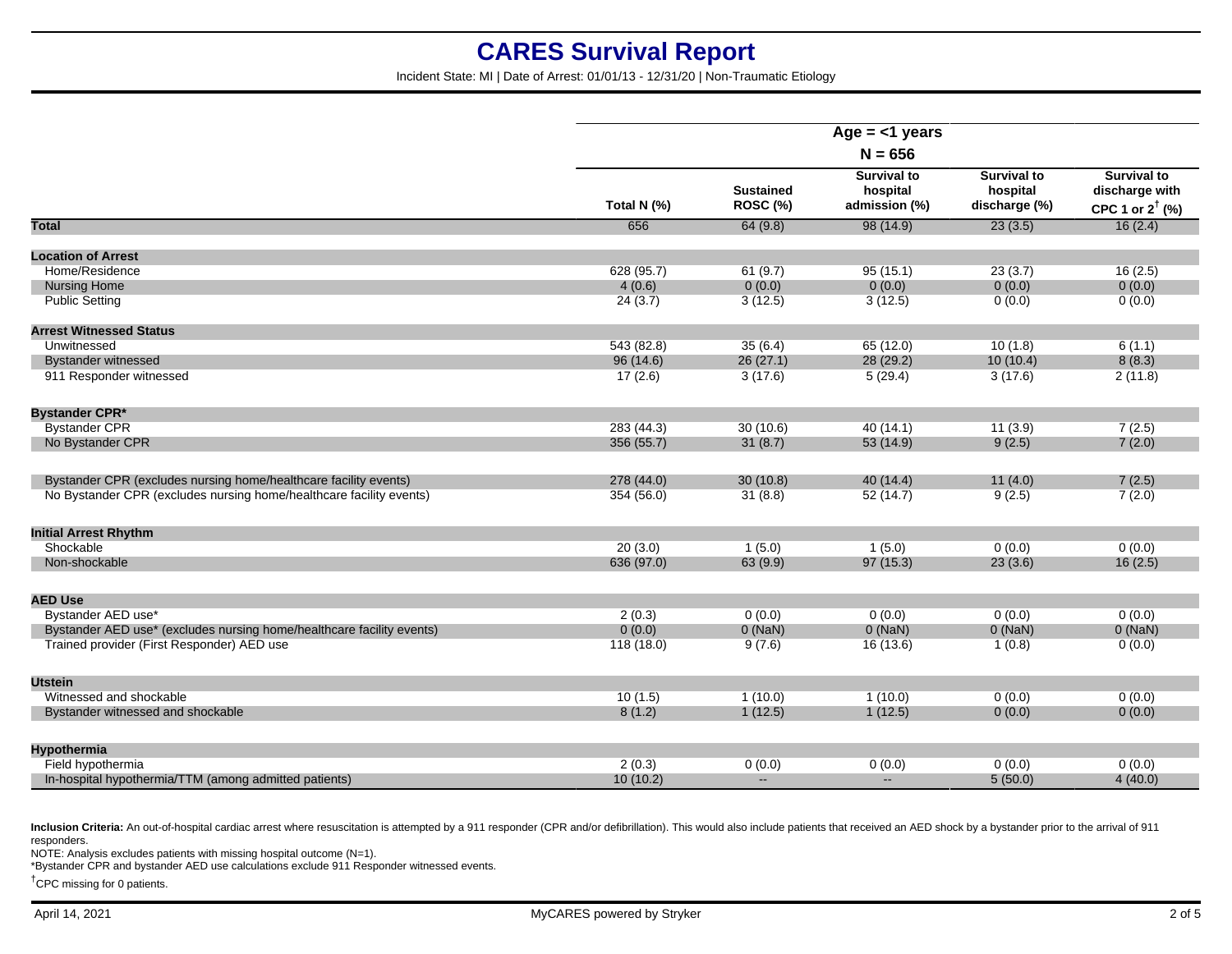Incident State: MI | Date of Arrest: 01/01/13 - 12/31/20 | Non-Traumatic Etiology

|                                                                       | Age = $1 - 12$ years<br>$N = 351$ |                              |                                                 |                                                 |                                                                    |
|-----------------------------------------------------------------------|-----------------------------------|------------------------------|-------------------------------------------------|-------------------------------------------------|--------------------------------------------------------------------|
|                                                                       |                                   |                              |                                                 |                                                 |                                                                    |
|                                                                       | Total N (%)                       | <b>Sustained</b><br>ROSC (%) | <b>Survival to</b><br>hospital<br>admission (%) | <b>Survival to</b><br>hospital<br>discharge (%) | <b>Survival to</b><br>discharge with<br>CPC 1 or $2^{\dagger}$ (%) |
| <b>Total</b>                                                          | 351                               | 77(21.9)                     | 98(27.9)                                        | 38(10.8)                                        | 34(9.7)                                                            |
| <b>Location of Arrest</b>                                             |                                   |                              |                                                 |                                                 |                                                                    |
| Home/Residence                                                        | 307 (87.5)                        | 57(18.6)                     | 75 (24.4)                                       | 24(7.8)                                         | 20(6.5)                                                            |
| <b>Nursing Home</b>                                                   | 0(0.0)                            | $0$ (NaN)                    | 0(NaN)                                          | $0$ (NaN)                                       | $0$ (NaN)                                                          |
| <b>Public Setting</b>                                                 | 44 (12.5)                         | 20(45.5)                     | 23(52.3)                                        | 14(31.8)                                        | 14(31.8)                                                           |
| <b>Arrest Witnessed Status</b>                                        |                                   |                              |                                                 |                                                 |                                                                    |
| Unwitnessed                                                           | 233 (66.4)                        | 34(14.6)                     | 51(21.9)                                        | 14(6.0)                                         | 11(4.7)                                                            |
| <b>Bystander witnessed</b>                                            | 99 (28.2)                         | 39 (39.4)                    | 40 (40.4)                                       | 20(20.2)                                        | 20(20.2)                                                           |
| 911 Responder witnessed                                               | 19(5.4)                           | 4(21.1)                      | 7(36.8)                                         | 4(21.1)                                         | 3(15.8)                                                            |
|                                                                       |                                   |                              |                                                 |                                                 |                                                                    |
| <b>Bystander CPR*</b>                                                 |                                   |                              |                                                 |                                                 |                                                                    |
| <b>Bystander CPR</b>                                                  | 154(46.4)                         | 45 (29.2)                    | 53(34.4)                                        | 25(16.2)                                        | 24 (15.6)                                                          |
| No Bystander CPR                                                      | 178 (53.6)                        | 28(15.7)                     | 38(21.3)                                        | 9(5.1)                                          | 7(3.9)                                                             |
| Bystander CPR (excludes nursing home/healthcare facility events)      | 151(45.9)                         | 45 (29.8)                    | 53(35.1)                                        | 25(16.6)                                        | 24(15.9)                                                           |
| No Bystander CPR (excludes nursing home/healthcare facility events)   | 178(54.1)                         | 28 (15.7)                    | 38(21.3)                                        | 9(5.1)                                          | 7(3.9)                                                             |
|                                                                       |                                   |                              |                                                 |                                                 |                                                                    |
| <b>Initial Arrest Rhythm</b>                                          |                                   |                              |                                                 |                                                 |                                                                    |
| Shockable                                                             | 25(7.1)                           | 13(52.0)                     | 10(40.0)                                        | 8(32.0)                                         | 8(32.0)                                                            |
| Non-shockable                                                         | 326 (92.9)                        | 64 (19.6)                    | 88 (27.0)                                       | 30(9.2)                                         | 26(8.0)                                                            |
| <b>AED Use</b>                                                        |                                   |                              |                                                 |                                                 |                                                                    |
| Bystander AED use*                                                    | 7(2.1)                            | 4(57.1)                      | 5(71.4)                                         | 3(42.9)                                         | 3(42.9)                                                            |
| Bystander AED use* (excludes nursing home/healthcare facility events) | 6(1.8)                            | 4(66.7)                      | 5(83.3)                                         | 3(50.0)                                         | 3(50.0)                                                            |
| Trained provider (First Responder) AED use                            | 89 (25.4)                         | 22 (24.7)                    | 24(27.0)                                        | 8(9.0)                                          | 7(7.9)                                                             |
|                                                                       |                                   |                              |                                                 |                                                 |                                                                    |
| <b>Utstein</b>                                                        |                                   |                              |                                                 |                                                 |                                                                    |
| Witnessed and shockable                                               | 17(4.8)                           | 13(76.5)                     | 10(58.8)                                        | 8(47.1)                                         | 8(47.1)                                                            |
| Bystander witnessed and shockable                                     | 16(4.6)                           | 13(81.2)                     | 9(56.2)                                         | 7(43.8)                                         | 7(43.8)                                                            |
| <b>Hypothermia</b>                                                    |                                   |                              |                                                 |                                                 |                                                                    |
| Field hypothermia                                                     | 3(0.9)                            | 2(66.7)                      | 2(66.7)                                         | 1(33.3)                                         | 1(33.3)                                                            |
| In-hospital hypothermia/TTM (among admitted patients)                 | 16(16.3)                          | $\sim$                       | $\sim$                                          | 5(31.2)                                         | 5(31.2)                                                            |
|                                                                       |                                   |                              |                                                 |                                                 |                                                                    |

Inclusion Criteria: An out-of-hospital cardiac arrest where resuscitation is attempted by a 911 responder (CPR and/or defibrillation). This would also include patients that received an AED shock by a bystander prior to the responders.

NOTE: Analysis excludes patients with missing hospital outcome (N=0).

\*Bystander CPR and bystander AED use calculations exclude 911 Responder witnessed events.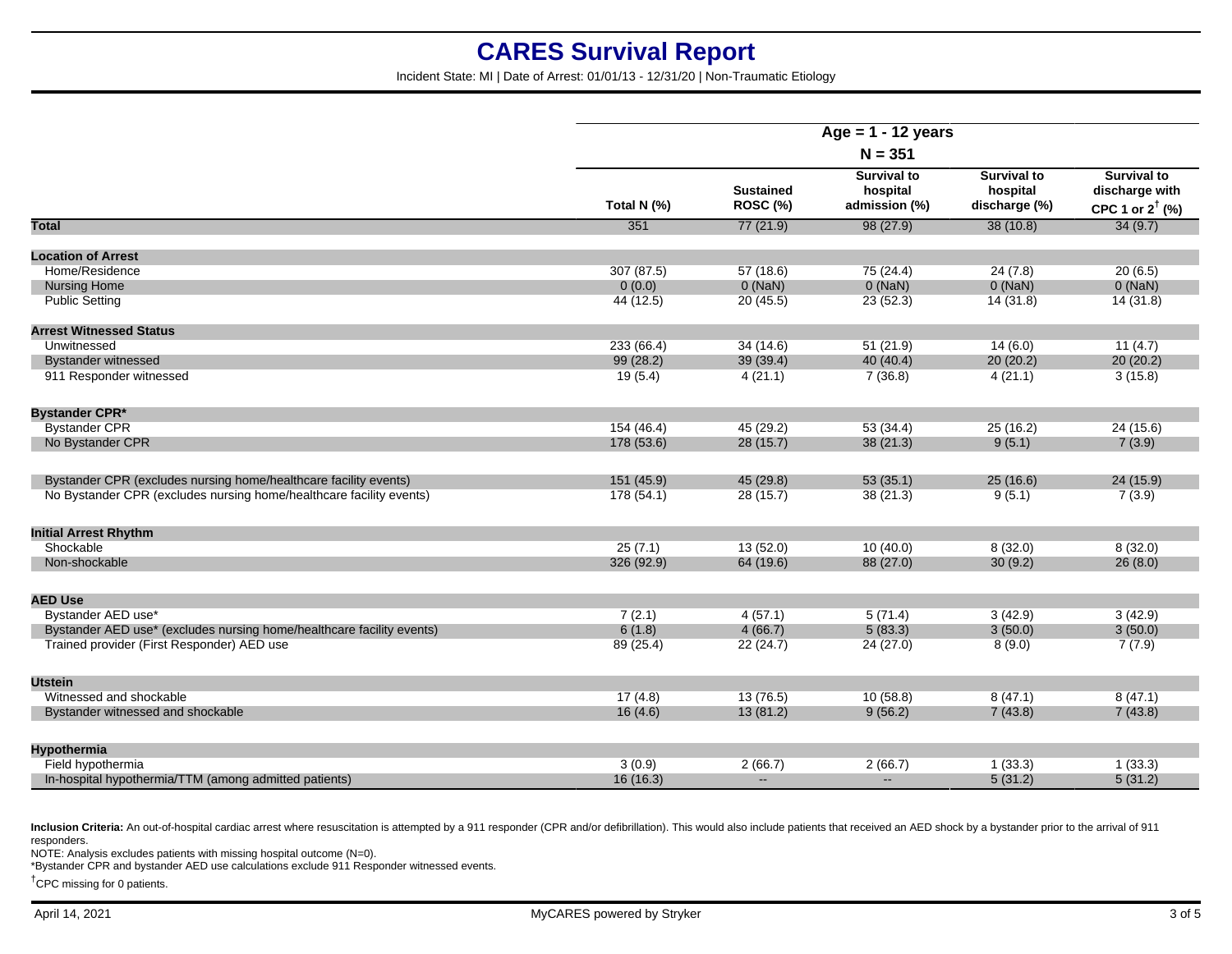Incident State: MI | Date of Arrest: 01/01/13 - 12/31/20 | Non-Traumatic Etiology

|                                                                       | Age = $13 - 18$ years<br>$N = 240$ |                              |                                                 |                                                 |                                                                    |
|-----------------------------------------------------------------------|------------------------------------|------------------------------|-------------------------------------------------|-------------------------------------------------|--------------------------------------------------------------------|
|                                                                       |                                    |                              |                                                 |                                                 |                                                                    |
|                                                                       | Total N (%)                        | <b>Sustained</b><br>ROSC (%) | <b>Survival to</b><br>hospital<br>admission (%) | <b>Survival to</b><br>hospital<br>discharge (%) | <b>Survival to</b><br>discharge with<br>CPC 1 or $2^{\dagger}$ (%) |
| Total                                                                 | 240                                | 77(32.1)                     | 93(38.8)                                        | 33(13.8)                                        | 26(10.8)                                                           |
| <b>Location of Arrest</b>                                             |                                    |                              |                                                 |                                                 |                                                                    |
| Home/Residence                                                        | 192 (80.0)                         | 56 (29.2)                    | 61(31.8)                                        | 15(7.8)                                         | 10(5.2)                                                            |
| <b>Nursing Home</b>                                                   | 0(0.0)                             | $0$ (NaN)                    | $0$ (NaN)                                       | $0$ (NaN)                                       | $0$ (NaN)                                                          |
| <b>Public Setting</b>                                                 | 48 (20.0)                          | 21(43.8)                     | 32(66.7)                                        | 18(37.5)                                        | 16(33.3)                                                           |
| <b>Arrest Witnessed Status</b>                                        |                                    |                              |                                                 |                                                 |                                                                    |
| Unwitnessed                                                           | 145(60.4)                          | 32(22.1)                     | 37(25.5)                                        | 9(6.2)                                          | 6(4.1)                                                             |
| <b>Bystander witnessed</b>                                            | 82 (34.2)                          | 42(51.2)                     | 49 (59.8)                                       | 22(26.8)                                        | 20(24.4)                                                           |
| 911 Responder witnessed                                               | 13(5.4)                            | 3(23.1)                      | 7(53.8)                                         | 2(15.4)                                         | 0(0.0)                                                             |
| <b>Bystander CPR*</b>                                                 |                                    |                              |                                                 |                                                 |                                                                    |
| <b>Bystander CPR</b>                                                  | 98(43.2)                           | 41(41.8)                     | 46 (46.9)                                       | 20(20.4)                                        | 19(19.4)                                                           |
| No Bystander CPR                                                      | 129 (56.8)                         | 33(25.6)                     | 40 (31.0)                                       | 11(8.5)                                         | 7(5.4)                                                             |
| Bystander CPR (excludes nursing home/healthcare facility events)      | 96 (42.7)                          | 41(42.7)                     | 45 (46.9)                                       | 20(20.8)                                        | 19 (19.8)                                                          |
| No Bystander CPR (excludes nursing home/healthcare facility events)   | 129(57.3)                          | 33(25.6)                     | 40 (31.0)                                       | 11(8.5)                                         | 7(5.4)                                                             |
| <b>Initial Arrest Rhythm</b>                                          |                                    |                              |                                                 |                                                 |                                                                    |
| Shockable                                                             | 41(17.1)                           | 19(46.3)                     | 28 (68.3)                                       | 20(48.8)                                        | 17(41.5)                                                           |
| Non-shockable                                                         | 199 (82.9)                         | 58 (29.1)                    | 65 (32.7)                                       | 13(6.5)                                         | 9(4.5)                                                             |
| <b>AED Use</b>                                                        |                                    |                              |                                                 |                                                 |                                                                    |
| Bystander AED use*                                                    | 12(5.3)                            | 7(58.3)                      | 11(91.7)                                        | 6(50.0)                                         | 6(50.0)                                                            |
| Bystander AED use* (excludes nursing home/healthcare facility events) | 11(4.9)                            | 7(63.6)                      | 10(90.9)                                        | 6(54.5)                                         | 6(54.5)                                                            |
| Trained provider (First Responder) AED use                            | 70 (29.2)                          | 25(35.7)                     | 26(37.1)                                        | 7(10.0)                                         | 6(8.6)                                                             |
| <b>Utstein</b>                                                        |                                    |                              |                                                 |                                                 |                                                                    |
| Witnessed and shockable                                               | 31(12.9)                           | 15(48.4)                     | 22(71.0)                                        | 16(51.6)                                        | 14(45.2)                                                           |
| Bystander witnessed and shockable                                     | 27(11.2)                           | 15(55.6)                     | 20(74.1)                                        | 15(55.6)                                        | 14(51.9)                                                           |
| Hypothermia                                                           |                                    |                              |                                                 |                                                 |                                                                    |
| Field hypothermia                                                     | 3(1.3)                             | 1(33.3)                      | 1(33.3)                                         | 0(0.0)                                          | 0(0.0)                                                             |
| In-hospital hypothermia/TTM (among admitted patients)                 | 24(25.8)                           | $\mathbf{u}$                 | $\sim$                                          | 12(50.0)                                        | 8(33.3)                                                            |
|                                                                       |                                    |                              |                                                 |                                                 |                                                                    |

Inclusion Criteria: An out-of-hospital cardiac arrest where resuscitation is attempted by a 911 responder (CPR and/or defibrillation). This would also include patients that received an AED shock by a bystander prior to the responders.

NOTE: Analysis excludes patients with missing hospital outcome (N=0).

\*Bystander CPR and bystander AED use calculations exclude 911 Responder witnessed events.